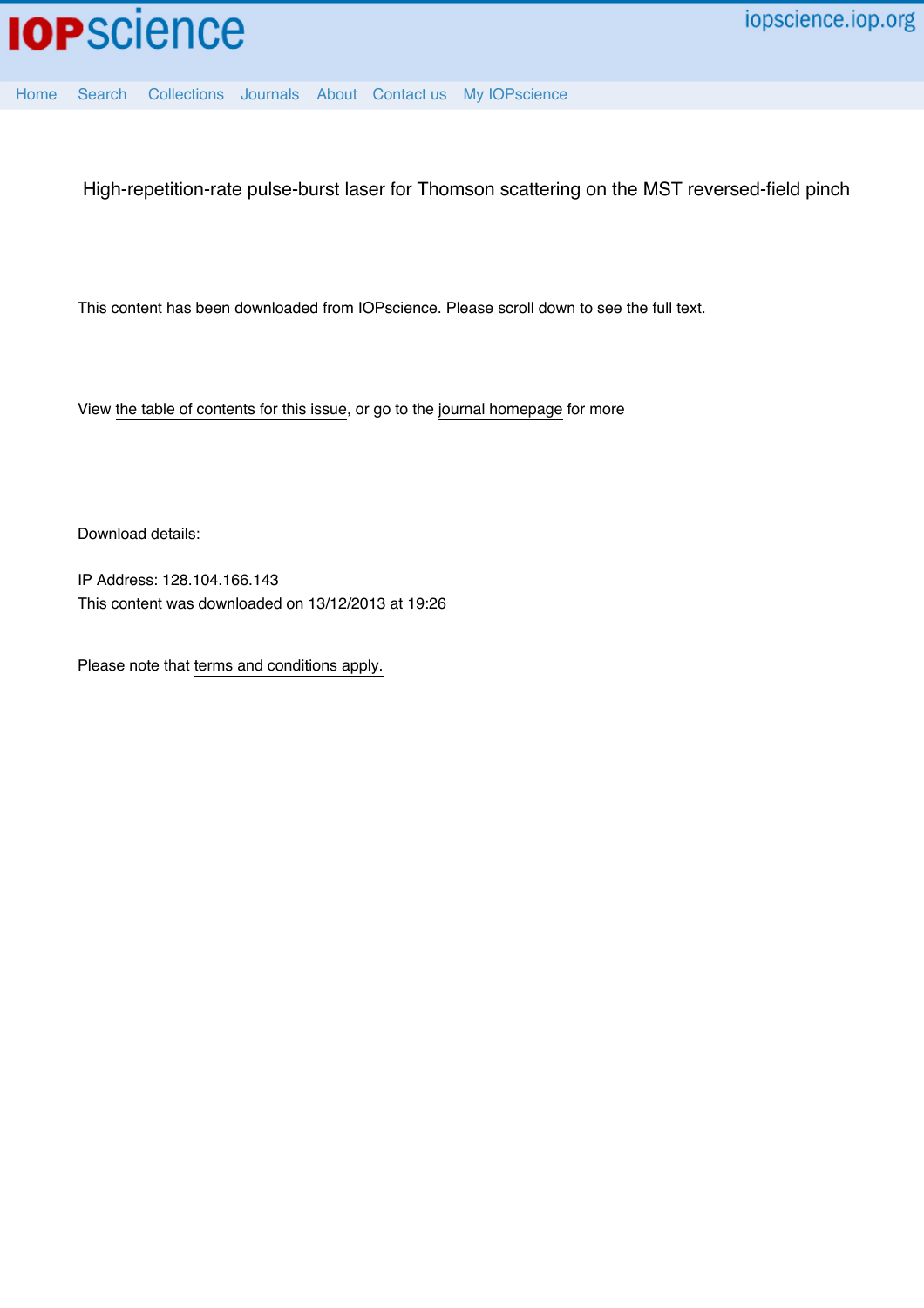PUBLISHED BY IOP PUBLISHING FOR SISSA MEDIALAB



RECEIVED : *September 16, 2013* ACCEPTED : *October 31, 2013* PUBLISHED : *November 18, 2013*

16<sup>th</sup> INTERNATIONAL SYMPOSIUM ON LASER-AIDED PLASMA DIAGNOSTICS, 22–26 SEPTEMBER 2013, MADISON, WISCONSIN, U.S.A.

# **High-repetition-rate pulse-burst laser for Thomson scattering on the MST reversed-field pinch**

W.C. Young, ${}^{a,1}$  L.A. Morton, ${}^{a}$  E. Parke ${}^{a}$  and D.J. Den Hartog ${}^{a,b}$ 

*aDeptartment of Physics, University of Wisconsin-Madison, Madison, WI 53701, U.S.A.*

*bCenter for Magnetic Self-Organization in Laboratory and Astrophysical Plasmas, University of Wisconsin-Madison, Madison, WI 53706, U.S.A.*

*E-mail:* [wcyoung2@wisc.edu](mailto:wcyoung2@wisc.edu)

ABSTRACT: A new, high-repetition-rate pulse-burst laser system for the MST Thomson scattering diagnostic has operated with 2 J pulses at repetition rates up to 75 kHz within a burst. The 1064 nm laser currently employs a *q*-switched, diode pumped Nd:YVO <sup>4</sup> master oscillator, four Nd:YAG amplifier stages, and a Nd:glass amplifier, with plans for an additional Nd:glass amplifier. The laser can maintain 1.5–2J pulses in two operating modes: either at a uniform repetition rate of 5–10 kHz (sustained for 5–8 ms), or reach rates of up to 75 kHz in pulse-burst operation (for 10 bursts of 15 pulses each), limited by flashlamp explosion energy and wall loading. The full system, including an additional Nd:glass amplifier, is designed to produce bursts of 2 J pulses at a repetition rate of at least 250 kHz. Custom programmable square-pulse power supplies drive the amplifier flashlamps, providing fine control of pulse timing, duration, and repetition, and allow for pulse-burst operation. The new laser system integrates with the same collection optics and detectors as used by the previous MST Thomson laser: 21 spatial points across the MST minor radius, filter polychromators with 6 to 8 channels ( $10 \text{ eV}$ –5 keV range), avalanche photodiode detectors, and 1 GSample/s/channel digitization. Use of the previous pulse-burst laser continues concurrently with new laser development. Additional notes on optimization of flashlamp simmering will also be covered, showing that an increase in simmer currents can improve pulse-to-pulse energy consistency on both the new and older lasers.

KEYWORDS: Lasers; Plasma diagnostics - interferometry, spectroscopy and imaging

<sup>&</sup>lt;sup>1</sup>Corresponding author.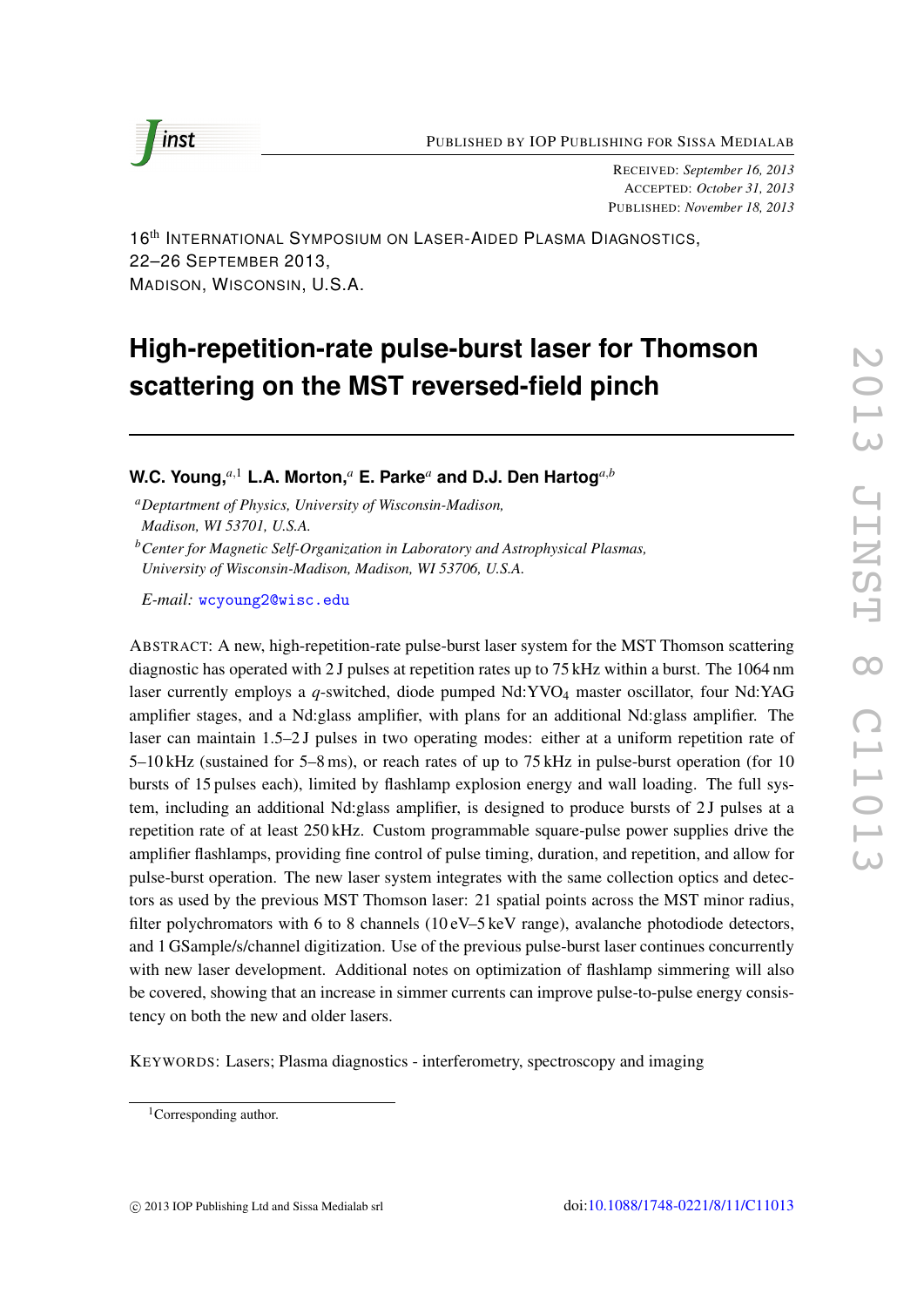# **Contents**

| 1 Introduction                 |                |
|--------------------------------|----------------|
| 2 High repetition laser design |                |
| 3 Laser operation              | $\overline{3}$ |
| 4 Flashlamp optimization       | Δ              |
| 5 Conclusions and further work | 7              |

## <span id="page-2-0"></span>1 Introduction

Thomson scattering is an established diagnostic for the measurement of electron temperature, including on the Madison Symmetric Torus (MST) reversed-field pinch (RFP) [\[1\]](#page-8-1) where Thomson scattering has been important for measuring improved confinement [\[2\]](#page-8-2) and temperature fluctuations [\[3\]](#page-9-0). The typical plasma conditions, light collection system, and detection method used by the MST Thomson scattering diagnostic, described in detail elsewhere [\[4\]](#page-9-1), requires a 1.5–2 J per pulse light source. The currently operated diagnostic setup on MST utilizes a pair of commercial Nd:YAG 1064 nm lasers modified from single-pulse operation to a pulse-burst operating mode, allowing for up to 15 pulses from each laser (30 total) [\[5,](#page-9-2) [6\]](#page-9-3). By interleaving operation of the two lasers, the 30 pulses can be uniformly spaced at a rate up to 2 kHz, or grouped in bunches of 6 pulses at 25 kHz, with 1 kHz repetition of bursts.

A Thomson scattering diagnostic using tens of pulses at 10 kHz has been demonstrated on a magnetically confined plasma experiment [\[7\]](#page-9-4). However, lasers with 1 J pulse energy and high repetition rates have been constructed from common Nd:YAG (yttrium aluminum garnet) components for fluid dynamics research with over 100 pulses at rates up to 1 MHz [\[8\]](#page-9-5). Thus we have been developing this Nd:YAG laser technology for application to the MST Thomson scattering diagnostic.

Lessons learned from operating the commercial lasers (hereafter, the "Slow laser") in pulseburst mode have been applied to designing and constructing a custom, high repetition laser ("Fast laser"). The new laser integrates with the same collection optics and detectors as used for standard MST Thomson scattering, but with repetition rates of 5–250 kHz. This paper discusses the design and the operation of the partially constructed laser.

#### <span id="page-2-1"></span>2 High repetition laser design

The fast laser consists primarily of a master oscillator, 6 amplifier stages, power supplies for the amplifiers, and a computer control system.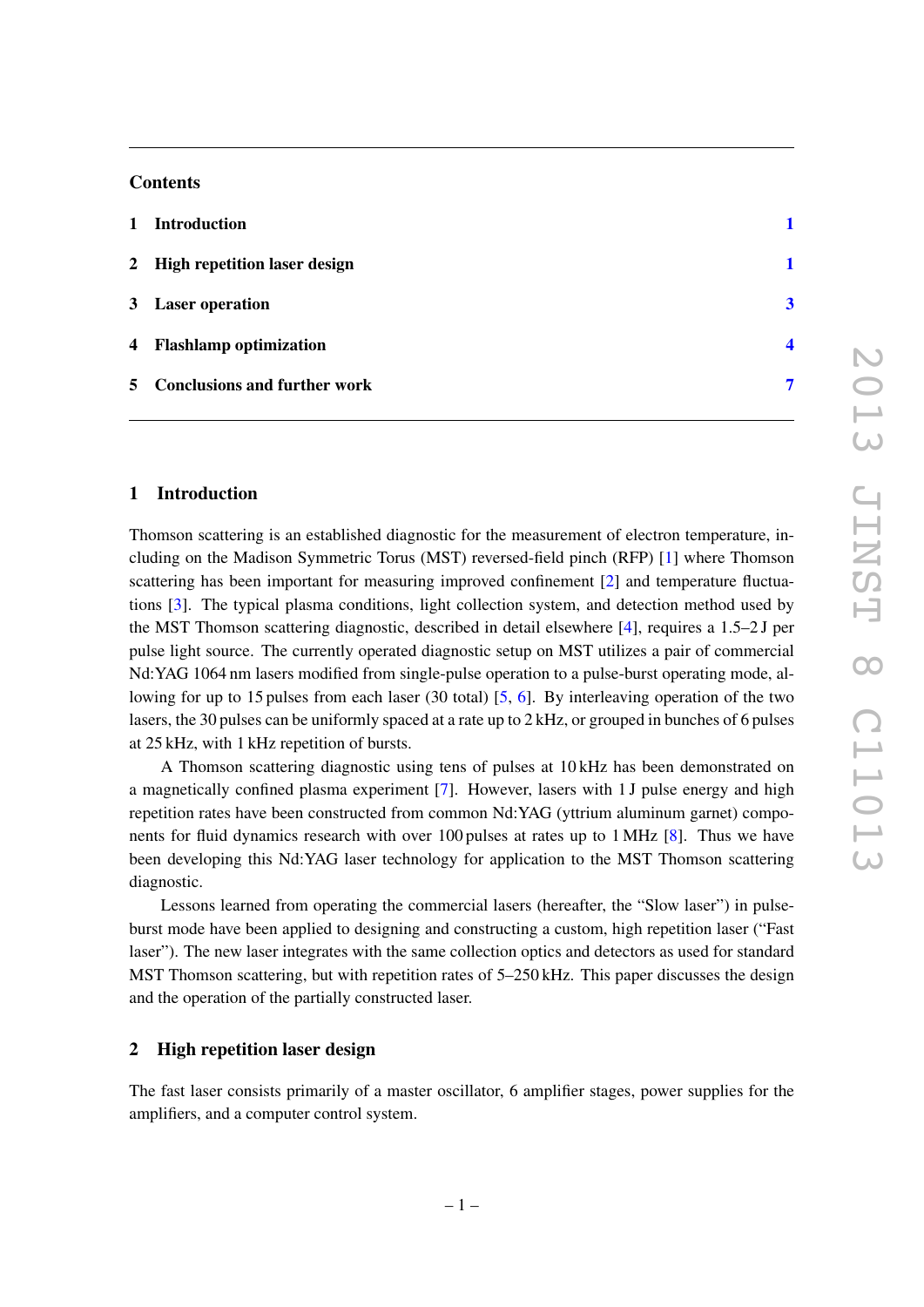

<span id="page-3-0"></span>Figure 1. This is a simplified diagram of the high repetition laser, showing all optical components except for some mirrors.

<span id="page-3-1"></span>Table 1. The laser rod and flashlamp dimensions for each amplifier. Amplifier 1 and 2 are listed as having half a flashlamp, as the two stages share a single, common lamp. Amplifier 6 has not been installed yet, but is designed as a duplicate of amplifier 5.

|   |          |     |     | Amplifier Material Rod diameter (mm) Lamp Count Lamp diameter (mm) x length (mm) |
|---|----------|-----|-----|----------------------------------------------------------------------------------|
|   | Nd:YAG   |     | 1/2 | 4x67                                                                             |
|   | Nd:YAG   | 6.4 | 1/2 | 4x67                                                                             |
| 3 | Nd:YAG   |     |     | 4x67                                                                             |
| 4 | Nd:YAG   | 12  |     | 4x67                                                                             |
| 5 | Nd:glass | 16  | h   | 8x250                                                                            |
| 6 | Nd:glass | 16  |     | 8x250                                                                            |

The master oscillator at the head of the laser is a diode pumped Nd:YVO 4, capable of producing pulses at a rate of  $5-250$  kHz, via an external trigger, with a per pulse energy of  $> 5 \mu J$  at 5 kHz to  $> 2 \mu$ J at 250 kHz. The master oscillator runs continuously at a set frequency when idle to maintain a stable temperature, but must interrupt pulsing prior to a burst while the amplifiers are pumped. Achieving a stable burst of pulses after this interruption is dependent on fine-tuning of diode pumping via external controls of the diode pump timing and intensity. The output of the master oscillator is spatially filtered.

Following the master oscillator is a series of five flashlamp pumped amplifiers, with plans for a sixth stage that duplicates the fifth amplifier. The first four amplifiers are Nd:YAG, while the last two are Nd:glass. The first three amplifiers are double pass, while the later ones are single pass. The Nd:YAG stages are pumped by 4 mm bore by 67 mm length flashlamps, with a single flashlamp shared by the first two amplifiers, two lamps for the third amplifier, and 4 lamps for the fourth amplifier. The Nd:glass stages uses 8 mm bore by 250 mm length flashlamps, with six lamps each. Figure [1](#page-3-0) shows a simplified diagram of the setup, including location of Faraday isolators, while table [1](#page-3-1) lists a summary of the amplifier laser rod and flashlamp dimensions.

The flashlamps are powered by programmable power supplies consisting of individual capacitor banks switched by integrated-gate bipolar transistors (IGBT) triggered by computer control. The capacitor banks are charged to a programmed voltage. Additionally, the capacitor banks can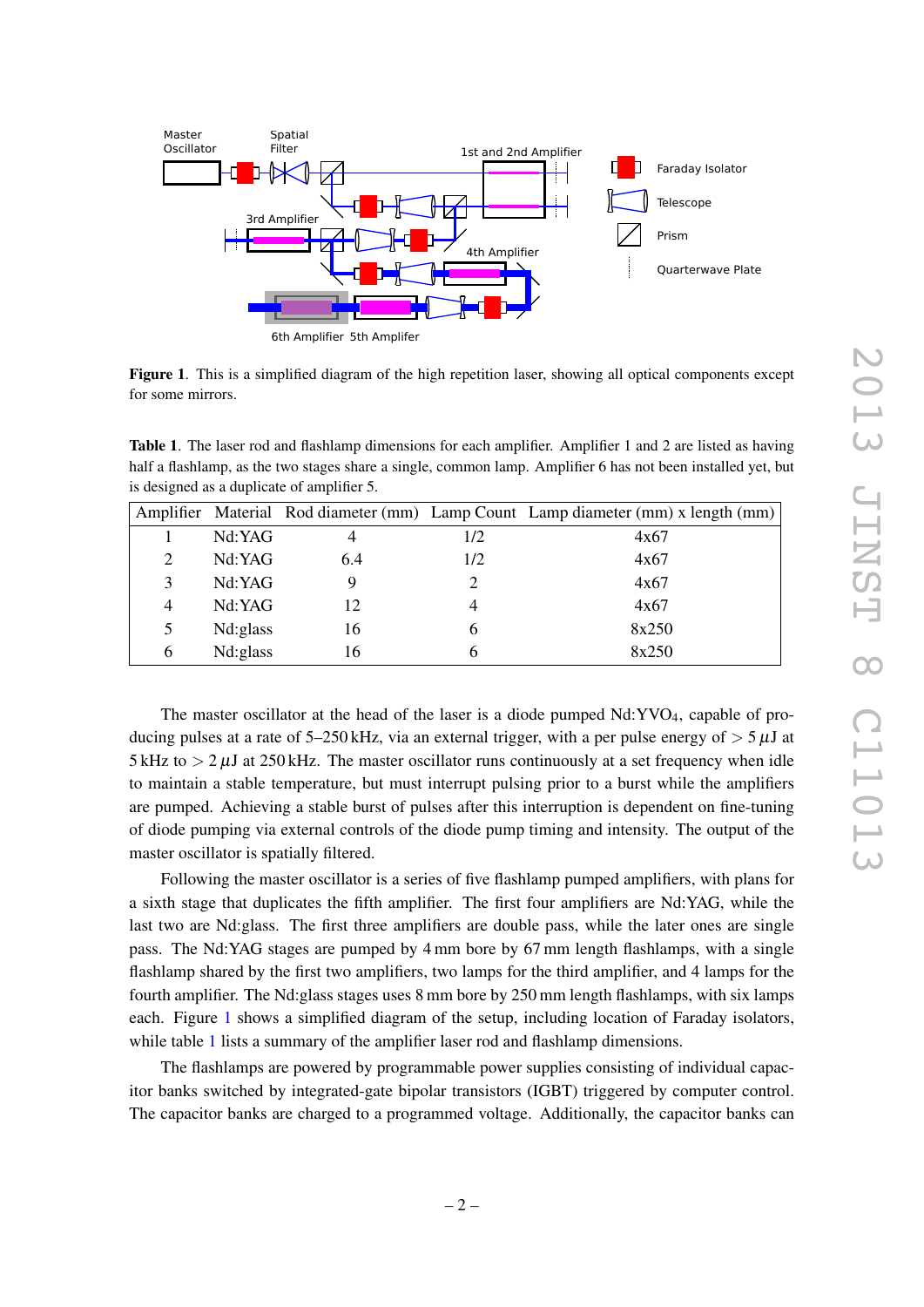be switched between a series and parallel configuration via patch panel. A series configuration provides maximum voltage, 900 V for Nd:YAG stages and 1800 V for Nd:glass stages, allowing for higher repetition rates, while a parallel configuration halves the maximum voltage but allows for longer duration sequences of pulses with less voltage droop. The triggering by computer allows for not only precise control of the start and width of a flashlamp pulse, but for multiple pulses when operating in a pulse-burst mode. The computer control system, along with more details about the master oscillator, have been discussed elsewhere [ [9\]](#page-9-6).

#### <span id="page-4-0"></span>3 Laser operation

The laser has been operated with the first five amplifiers. Two different operating modes were tested: a uniform pulsing sequence where all pulses are evenly spaced, and a pulse-burst sequence where each burst consists of several pulses with short, equal spacing, then longer pauses between bursts. Pulse-burst mode offers high temporal resolution within bursts, but has gaps between bursts, while uniform pulsing allows uniform measurements over a longer periods at the cost of less temporal resolution. Depending on the phenomena being studied for a given plasma shot, the laser can be quickly reprogrammed to operate in whichever mode is better suited.

In the uniform pulsing operation, the laser was tested up to a rate of 10 kHz while maintaining output pulse energy of *>* 1 *.*5 J. This rate could be maintained up to 5 ms (a total of 50 pulses), limited by the explosion energy of the flashlamps. [\[10\]](#page-9-7) Flashlamps are limited to 20% of their explosion energy as a compromise between flashlamp lifetime and maximizing energy. Figure [2](#page-5-1) plots the pulse energy from such operation.

Additionally, the figure shows testing of the laser at 5 kHz uniform pulsing over a duration of 5 ms. Based on explosion energy limits, this could be sustained for 9 ms (for a total of 45 pulses). However, as tested and shown in the figure, the power supplies were in series configuration, giving higher possible voltage, but with less capacitance. The 5 kHz and 10 kHz required flashlamps to be at 45% and 50%, respectively, of the maximum series voltage, which would allow for future testing at 90% and 100% of maximum parallel voltage. With four times the capacitance, the voltage droop in the 8 mm bore flashlamps should be reduced considerably on that time scale. Choice of an operating frequency at 5–10 kHz allows for a trade-off between duration of pulsing and temporal resolution.

In pulse-burst mode, the laser was tested up to 75 kHz pulsing within bursts. Burst lengths of 15 pulses per burst were achieved while staying within explosion energy limits on a per burst basis. A maximum of 10 bursts (150 pulses total) can be repeated within a single MST shot, limited by a total energy flux of 200 J/cm<sup>2</sup> on the flashlamp walls [[6\]](#page-9-3). Figure [3](#page-6-0) shows the pulse energy over such a sequence of 5 pulses, with the current limit in this case being the number of pulses that can be digitized. The laser has also been tested with 10 bursts without recording the full chain of pulse energy. In both cases, bursting was done at a 1 kHz rate, which represents about 20% duty cycle for measurements (180 *µ*s chain of pulses within each 1 ms, with 820 *µ*s between bursts), while the laser is operating at about 30% duty cycle due to pumping time before each burst. Total electrical energy going into each flashlamps is on the order of 1.2 kJ and 4 kJ for the 4 mm and 8 mm flashlamps respectively. Further optimization of timing values could improve the energy at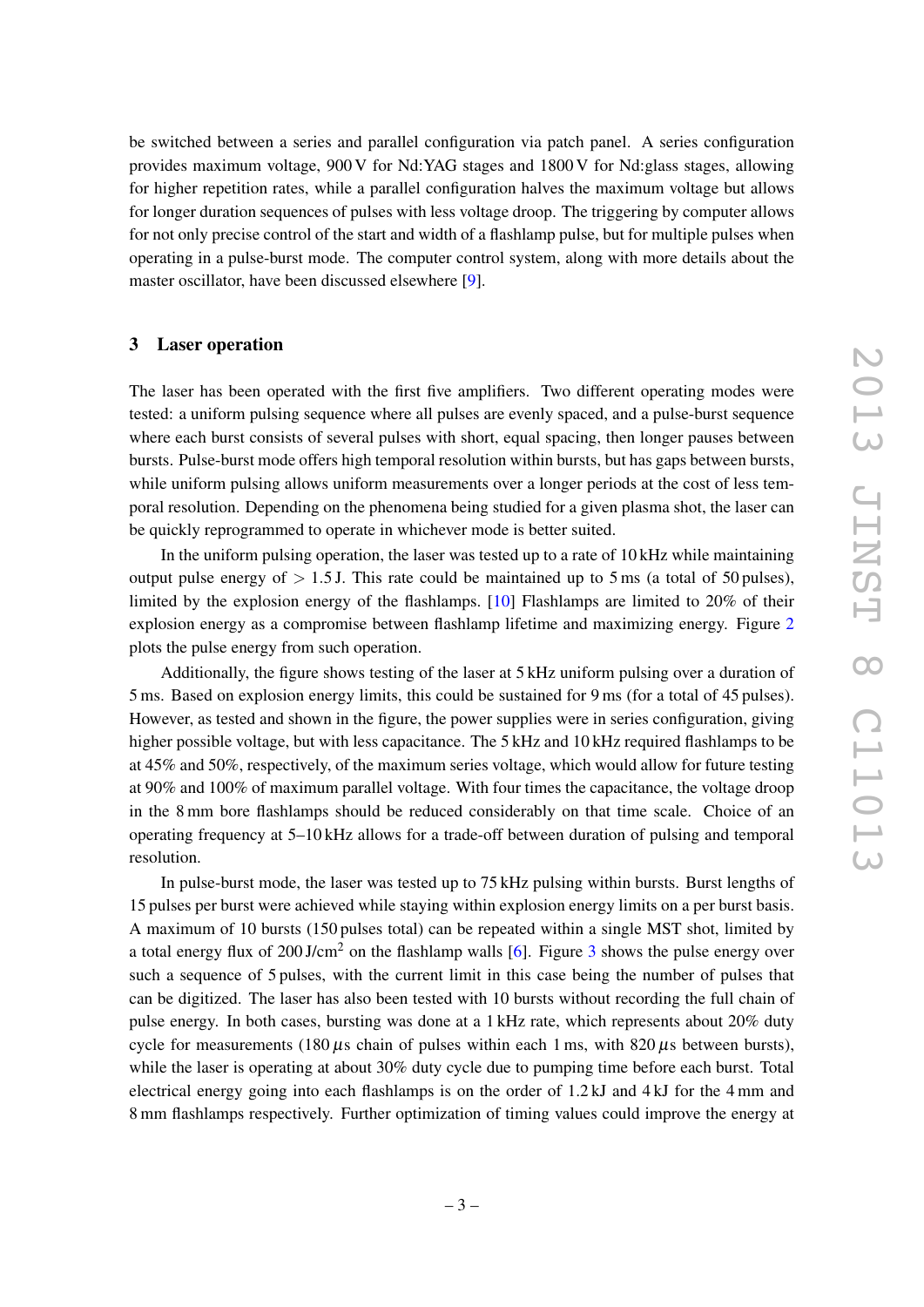

<span id="page-5-1"></span>Figure 2. Laser pulse energy and flashlamp power are plotted when operating at a uniform pulse repetition rate of 5 kHz and 10 kHz. The larger flashlamp power curve for each frequency is the average of three of the six 8 mm bore flashlamps in the Nd:glass stage, the smaller curves are an average of the seven, 4 mm bore flashlamps in the Nd:YAG stages. 10 shots worth of laser pulse energies are plotted to illustrate pulse to pulse variability.

the beginning of the bursts, as the energy increases to 2 J pulses later in the bursts demonstrating the amplifiers are capable of pumping up to that level.

Testing at 100 kHz resulted in pulse energies on the order of 1.2–1.5 J with all flashlamps at maximum voltage.

## <span id="page-5-0"></span>4 Flashlamp optimization

There are four electrical components that drive the flashlamps in parallel (see figure [4\)](#page-6-1): a commercial simmer supply for providing an idle simmer current, a custom triggering circuit for initial breakdown, a constant current supply to increase simmer current, and the capacitor bank for flashing the lamps when firing the laser. While the commercial simmer supply automatically sends out trigger pulses when no current is detected in the lamps, the custom circuit increases the power behind the trigger pulses before sending the pulses to a trigger transformer. Large diode stacks protect the simmer supply and IGBT that switches the capacitor bank from the 15+ kV trigger pulses on the output of the trigger transformer. A smaller stack of transient voltage suppressor (TVS) diodes isolate the trigger transformer from the lower simmer supply and capacitor bank voltages, while providing a current path to suppress any ringing or other voltage transients.

Initially the fast laser was constructed with two different sized simmer supplies, using Analog Modules 867 simmer supplies to provide up to 150 mA of simmer current to the smaller flashlamps in the Nd:YAG amplifiers, and Analog Modules 864 supplies for the larger flashlamps, capable of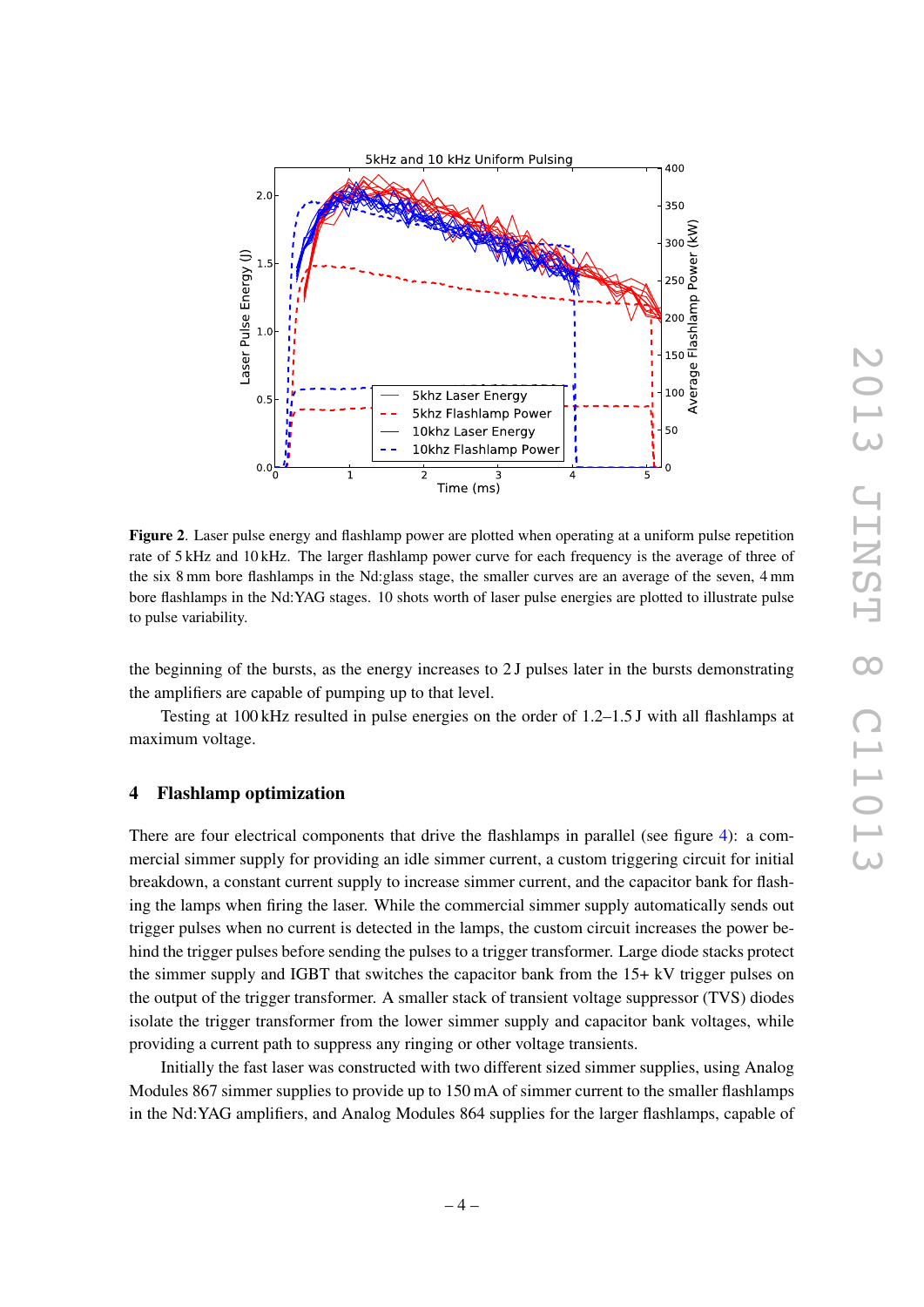

<span id="page-6-0"></span>Figure 3. Laser pulse energies for operating in pulse burst mode, with 5 bursts of 15 pulses. The pulses within a burst are at a rate of 75 kHz, while the bursts are at a rate of 1 kHz. An extra pulse after the flashlamps are exhausted, and hence at 0 J, was left in each burst to mark the points between bursts instead of plotting the longer idle time.



<span id="page-6-1"></span>Figure 4. This diagram shows a simplified schematic of the circuits driving the flashlamps in both of MST's Thomson scattering lasers. The capacitor at the bottom is the main capacitor to drive the flashlamps during pulsing, switched by the IGBT. The simmer sources and main IGBT are protected by a 20 kV of diode stacks, while the output of the trigger transformer has  $2 \text{ kV}$  of transient voltage suppressor diodes.

500 mA, but limited to 250 mA due to the module's power limit. The smaller flashlamp supplies are also used to drive the flashlamps in the slow laser system, a pair of modified Spectron SL858, which consists of four Nd:YAG stages each: an oscillator, pre-amp, and two amplifier stages.

A clear difference in the operation of the pre-amp stage was observed, where the second pulse in a pulse chain experiences a drop of 40% in flashlamp energy, and 30% drop in laser pulse energy, when operating at 500 Hz pulsing rate. As shown in figure [5,](#page-7-0) the drop recovers after 3–4 pulses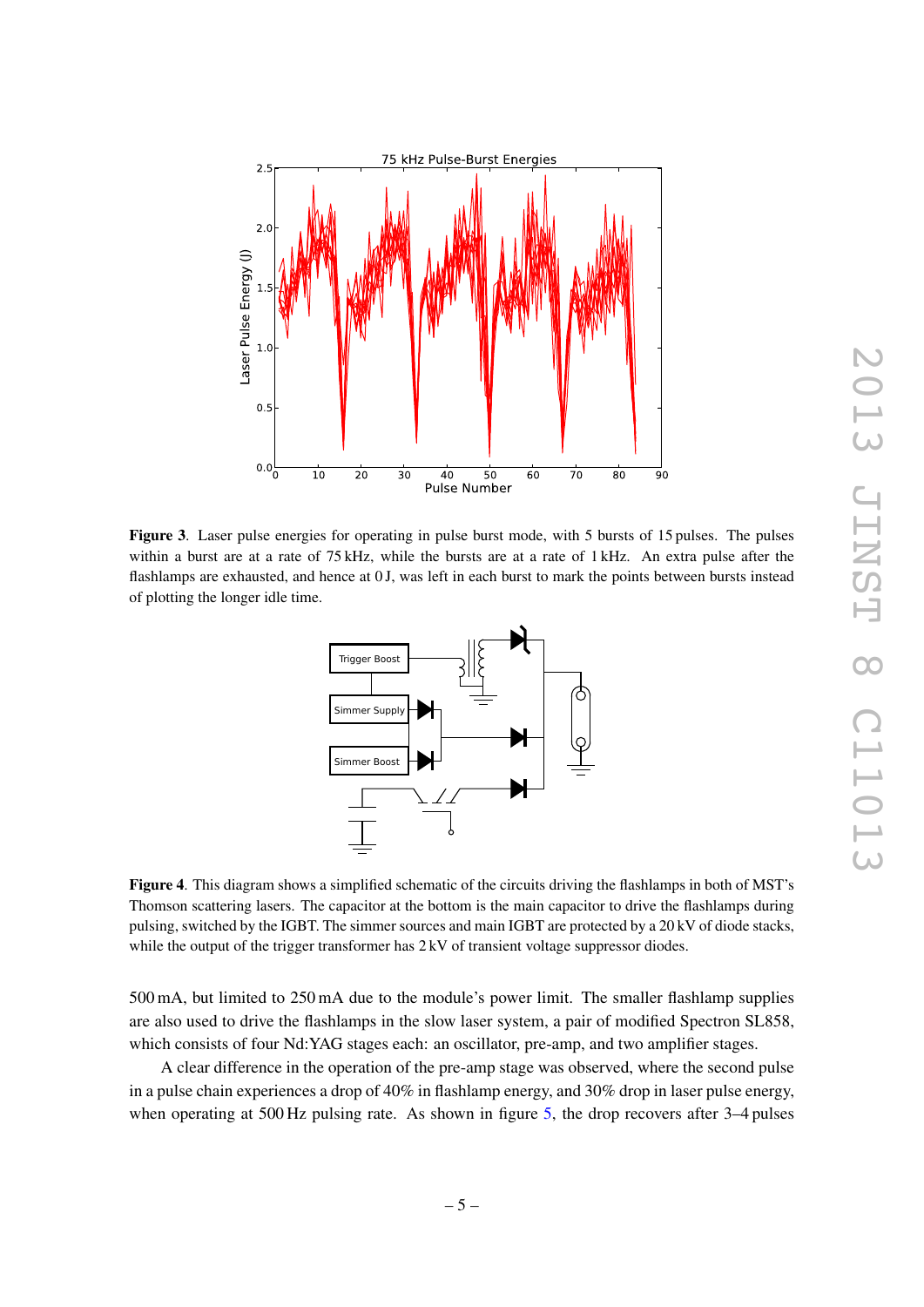

<span id="page-7-0"></span>Figure 5. Sequences of 15 pulses at 500 Hz were on the current MST Thomson laser, and the energy of the flashlamp and laser pulses verses pulse position in the sequence are plotted above. When using lower simmer current (0.2 A case shown with open circles and diamonds), a large energy drop in both is seen during the second pulse, before recovery over the following 2–3 pulses. Increasing the current (1.1 A case shown with solid circles and diamonds) removes most of this drop. Error bars show shot to shot variation as the standard deviation of 25 shots at each setting.

before a slower trend of voltage droop and increased current from heating sets in. Operating at a pulsing rate of 1 kHz shows a smaller, 25% drop in flashlamp energy and 15% drop in laser energy. The pre-amp stage uses a 7 mm bore flashlamp, unlike the 4 mm bore in the other stages, which has a higher recommended simmer current. [\[10\]](#page-9-7)

Tests were conducted to increase the current, first by switching from a model 867 (150 mA) to 864 (500 mA) simmer supply, then by placing two model 864 supplies in parallel to reach 1.1 A. Figure [5](#page-7-0) shows the improved pulse chain at higher current, while figure [6](#page-8-3) shows the ratio of the first two flashlamp pulse energies as a function of current. A saturation point is observed, beyond which further current does not improve operation.

All power supplies are now being upgraded to increase simmer current to optimize performance of other stages, including on the 8 mm flashlamps used by the Nd:glass stage of the high repetition laser. Instead of using two simmer supplies in parallel, a custom, low-cost, constant current switching power supply is being constructed to run in parallel to other components, as shown as "current boost" in figure [4.](#page-6-1)Additional current will also lower the voltage across the lamp and improve the amount of current supplied by the power limited 864 modules.

The trigger boost component detects the 350 V trigger from the commercial simmer brick, then produces a higher voltage trigger with adjustable pulse length. Due to loading on the output of the trigger transformer, discovered to be from the capacitance of the large diode stacks used on the large IGBTs and simmer supply outputs to block the trigger pulse, the pulse transformer's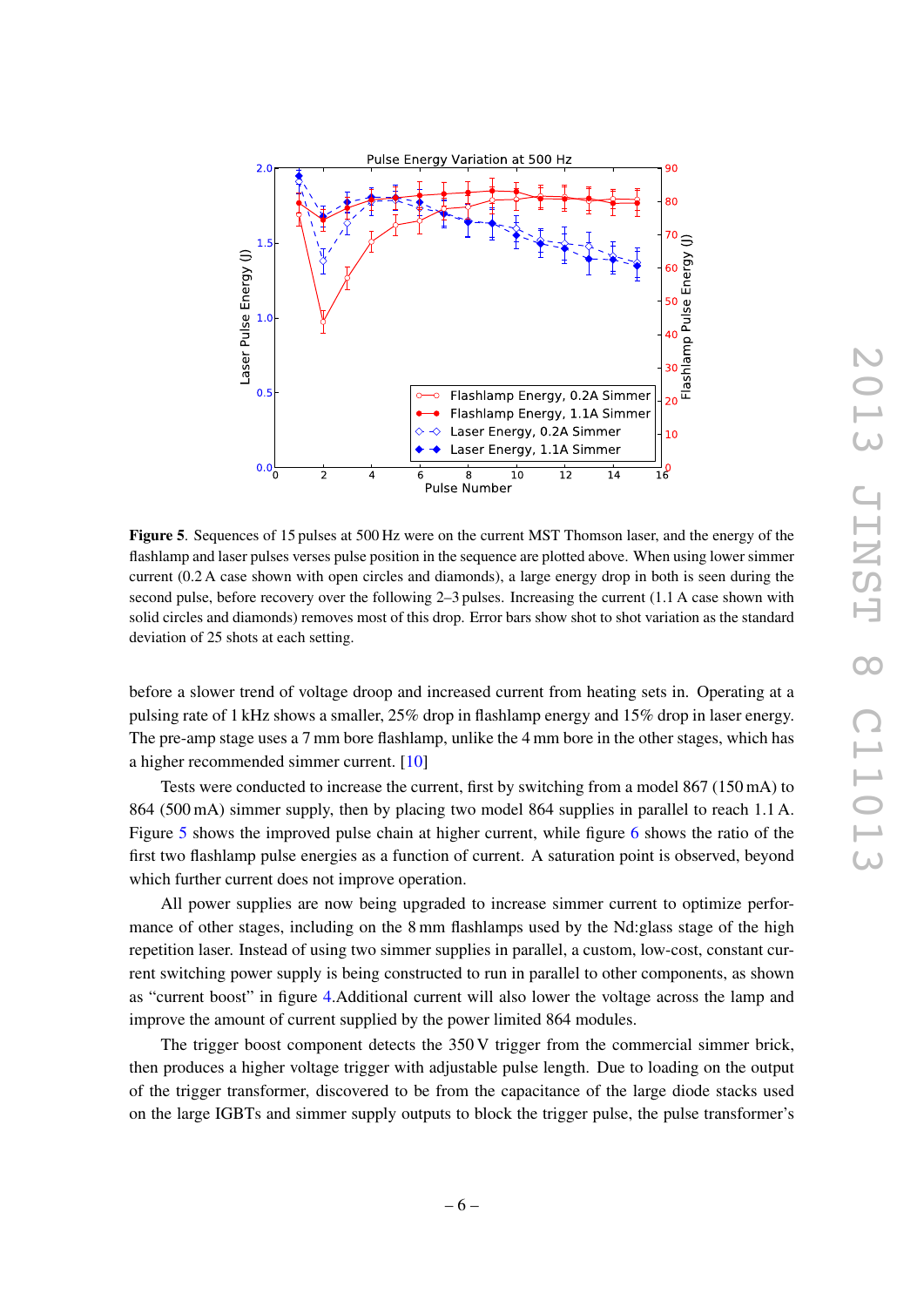

<span id="page-8-3"></span>Figure 6. This plot shows the ratio of the second pulse energy to the first pulse energy in a sequence of pulses at 500 Hz, versus several different simmer currents. At low currents, there is up to a 40% drop in flashlamp energy and 30% drop in laser pulse energy, but this saturates to about a 10% drop at higher currents.

voltage specification was not being fully utilized when driven via a 400–450 V source. To improve the robustness of flashlamp starting, the pulse transformer is now overdriven, with a 850 V source switched with a small IGBT into the primary rated for 400 V. Under normal operation, the primary remains below the 400 V limit, but a TVS diode across the primary protects the transformer in potential fault situations.

## <span id="page-8-0"></span>5 Conclusions and further work

A newer, faster laser for use on MST's Thomson scattering diagnostic has demonstrated operation at uniform pulse up to 10 kHz, and pulse-burst rates up to 75 kHz. The largest improvement of these rates would come from installing an additional Nd:glass amplifier as originally planned. Other shorter term, incremental improvements include fine tuning of timing parameters, and adding a partially reflecting mirror to first amplifier, as it shares a flashlamp with the larger second amplifier.

Improvements to the simmering systems components of the flash lamp power supplies have demonstrate improved pulse-to-pulse energy consistency for the older, slower laser. Work extending these improvements and testing their impact on both the slow and fast lasers is on going.

#### References

- <span id="page-8-1"></span>[1] R.N. Dexter, D.W. Kerst, T.W. Lovell, S.C. Prager and J.C. Sprott, *The Madison Symmetric Torus*, *Fusion Technol.* 19 (1991) 131.
- <span id="page-8-2"></span>[2] B.E. Chapman et al., *Improved-confinement plasmas at high temperature and high beta in the MST RFP*, *Nucl. Fusion* 49 [\(2009\) 104020.](http:dx.doi.org/10.1088/0029-5515/49/10/104020)